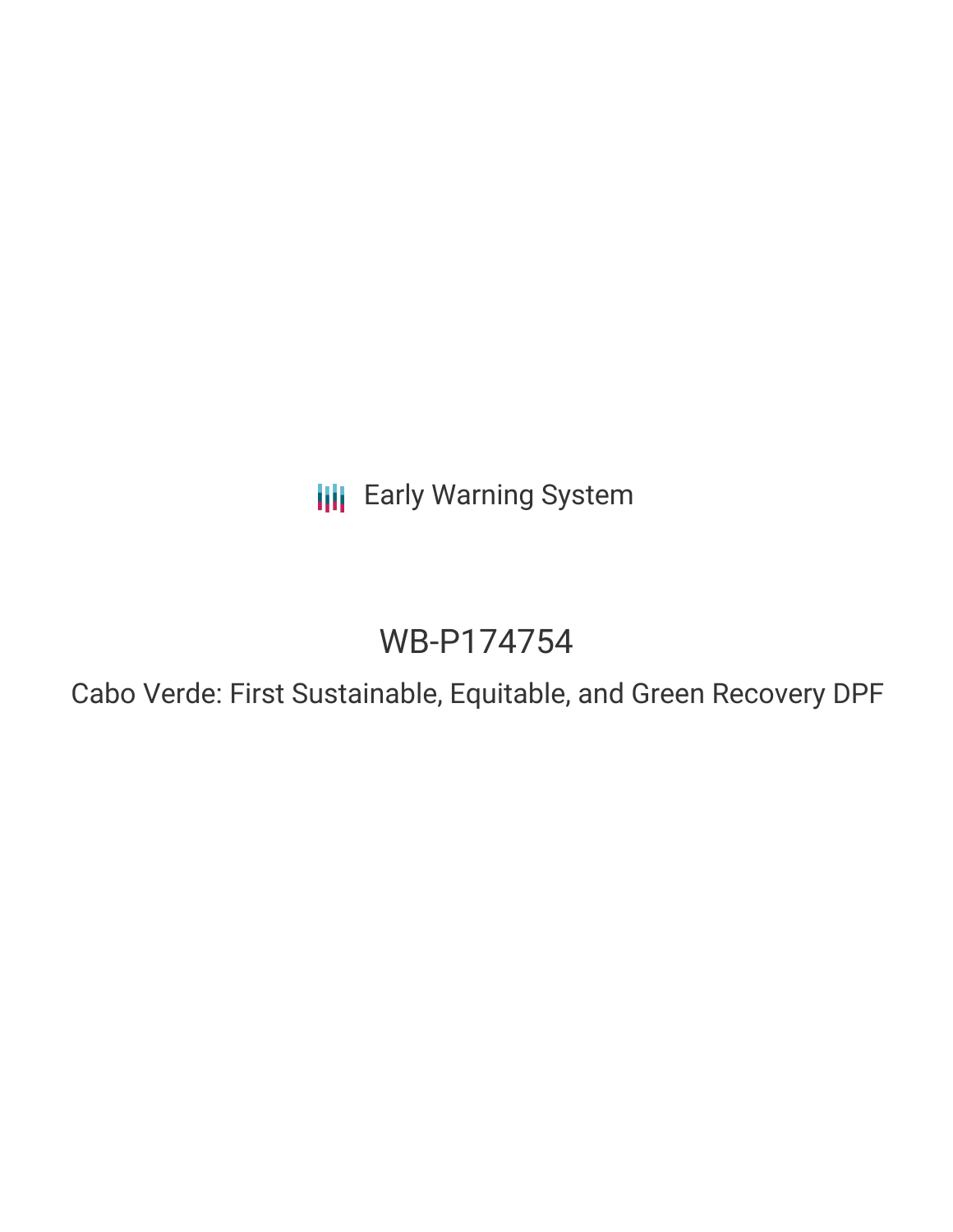

#### **Quick Facts**

| <b>Countries</b>               | Cape Verde                 |
|--------------------------------|----------------------------|
| <b>Financial Institutions</b>  | World Bank (WB)            |
| <b>Status</b>                  | Proposed                   |
| <b>Bank Risk Rating</b>        | U                          |
| <b>Voting Date</b>             | 2021-08-31                 |
| <b>Borrower</b>                | Government of Cabo Verde   |
| <b>Sectors</b>                 | Energy, Law and Government |
| <b>Investment Type(s)</b>      | Loan                       |
| <b>Investment Amount (USD)</b> | \$20.00 million            |
| <b>Project Cost (USD)</b>      | \$20.00 million            |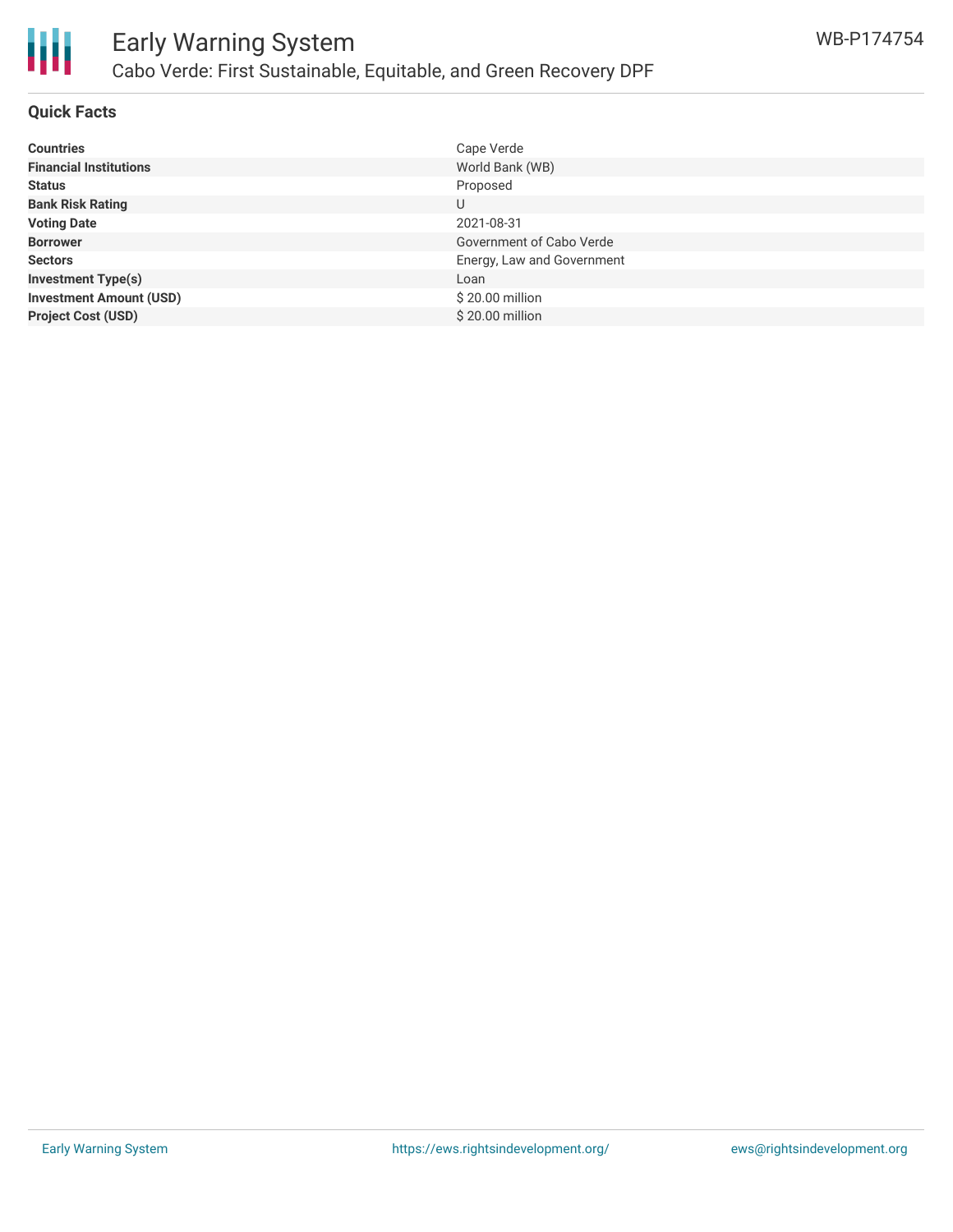### **Project Description**

According to bank documents, the programmatic DPF series strengthes policies for a sustainable, equitable, and greener economic recovery.

The DPF series supports Cabo Verde authorities in their efforts to build back better after the COVID-19 crisis and to reposition the role of the state in the economy over the medium term. The series is structured around three interrelated policy areas:

- Pillar A aims to improve debt transparency and reduce fiscal risks from SOEs: The reform program includes measures to (i) strengthen fiscal risk management, including the adoption of a framework to issue state guarantees and (ii) reduce fiscal risks by improving the quality, frequency, and coverage of public debt reporting, including from SOEs.
- Pillar B seeks to strengthen the resilience of poor and vulnerable households, particularly women, to shocks, including climate-related shocks This pillar builds on the COVID-19 response program and continues to strengthen the social protection system by (i) supporting the continued use of safety nets to respond to COVID-19 in the short-term and further strengthening the shock-responsiveness of the safety net system in the medium-term and (ii) strengthening the usability of the social registry and enabling broader usage for targeted service delivery.
- Pillar C supports a green, sustainable, and private sector-led recovery: This pillar promotes private sector investment and the transition towards a low-carbon economy by: (i) supporting reforms of the electricity sector to attract private investment necessary to lower the cost of electricity services, strengthen energy independence, and reduce greenhouse gas emissions; (ii) promoting a harmonized, streamlined and more predictable regulation for investment in the tourism sector; and (iii) supporting the sustainable development of the fishery sector, including aquaculture.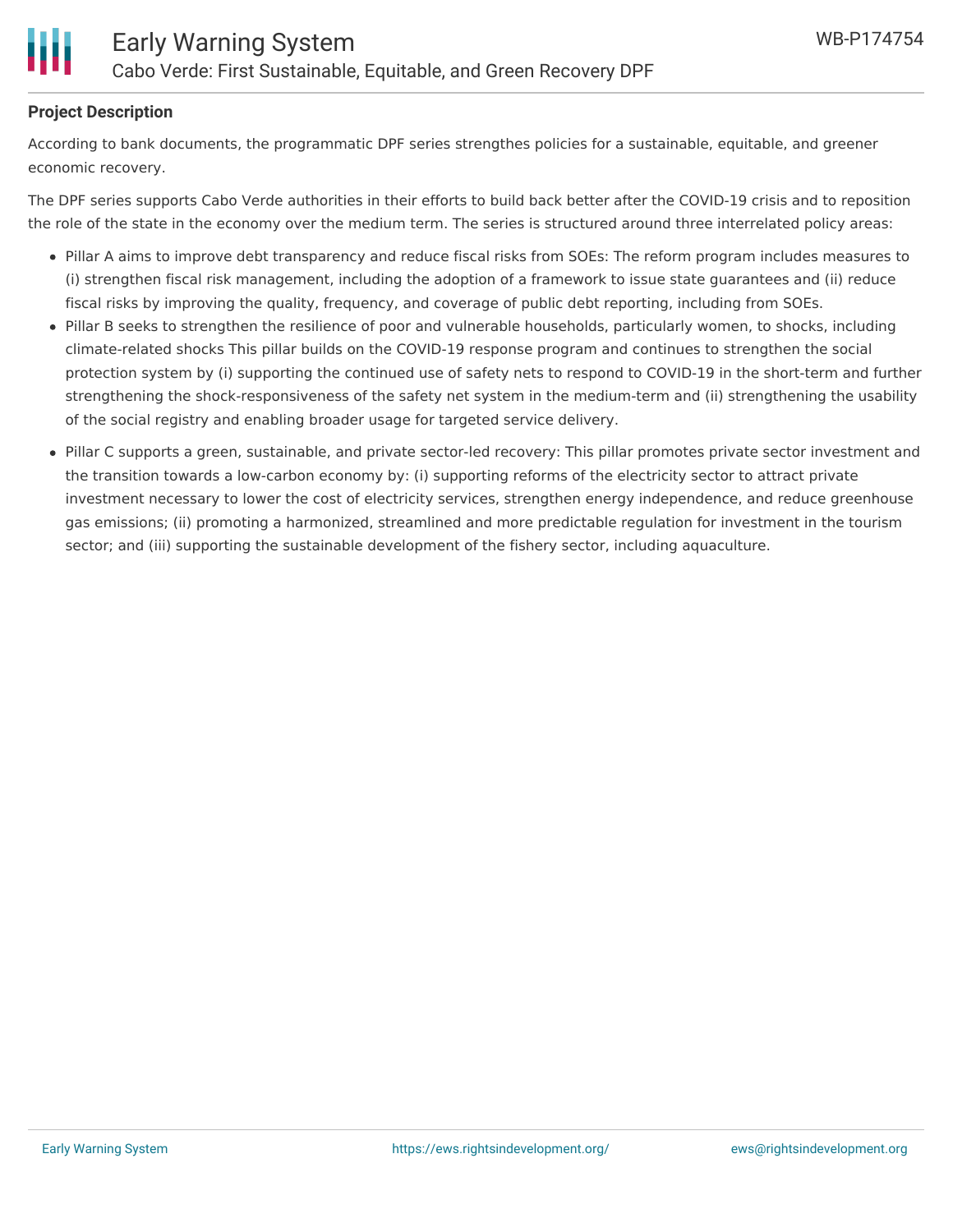

#### **Investment Description**

World Bank (WB)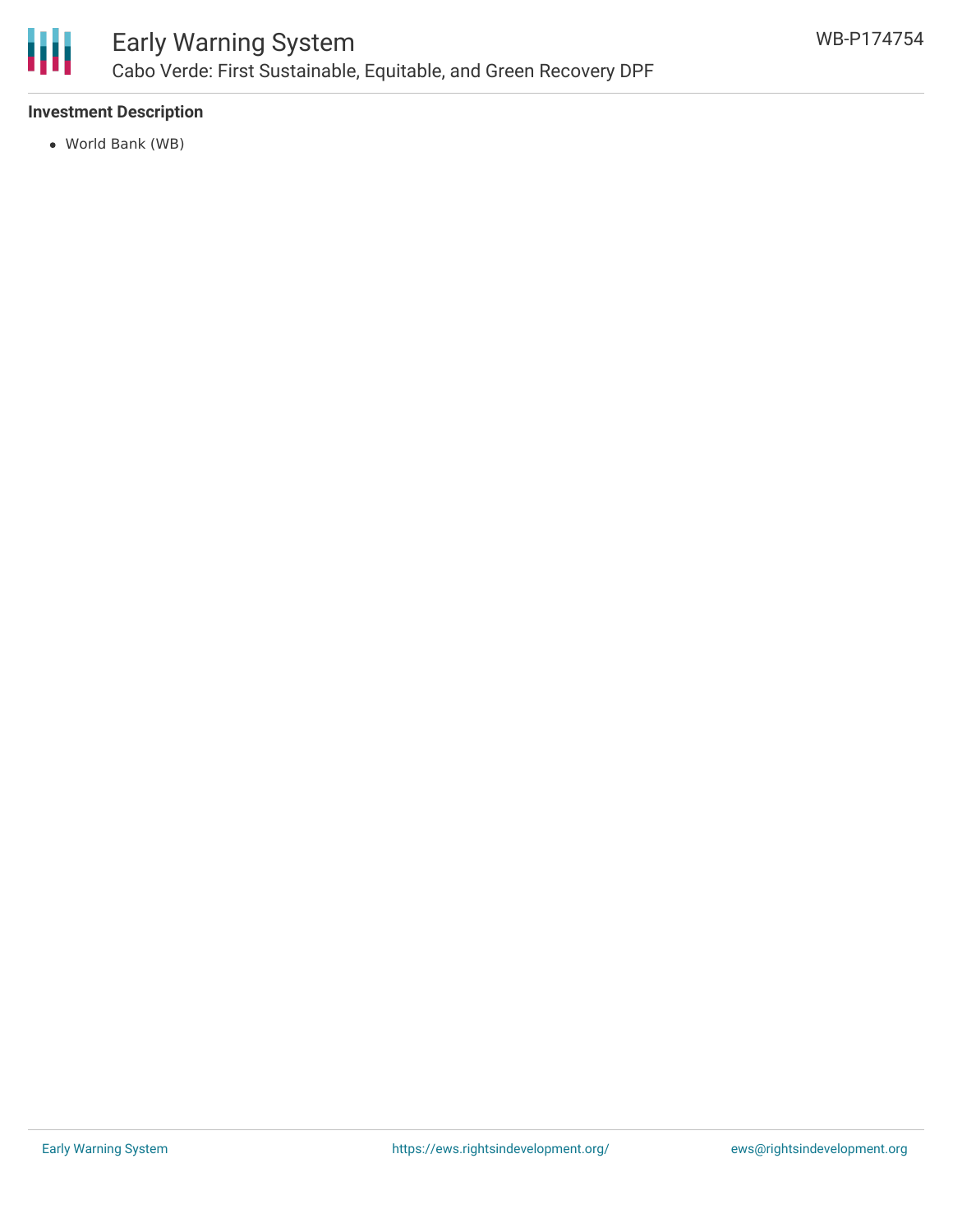

#### **Contact Information**

**World Bank:**

Jose Daniel Reyes, Cristina Navarrete Moreno Senior Economist

**Borrower:** Cabo Verde

**Implementing Agency:**

Ministry of Finances Gilson Pena Director of National Planning [gilson.g.pina@mf.gov.cv](mailto:gilson.g.pina@mf.gov.cv)

#### **ACCESS TO INFORMATION**

To submit an information request for project information, you will have to create an account to access the Access to Information request form. You can learn more about this process at: [https://www.worldbank.org/en/access-to](https://www.worldbank.org/en/access-to-information/request-submission)information/request-submission

#### **ACCOUNTABILITY MECHANISM OF THE WORLD BANK**

The World Bank Inspection Panel is the independent complaint mechanism and fact-finding body for people who believe they are likely to be, or have been, adversely affected by a World Bank-financed project. If you submit a complaint to the Inspection Panel, they may investigate to assess whether the World Bank is following its own policies and procedures for preventing harm to people or the environment. You can contact the Inspection Panel or submit a complaint by emailing ipanel@worldbank.org. Information on how to file a complaint and a complaint request form are available at: [https://www.inspectionpanel.org/how-to](https://www.inspectionpanel.org/how-to-file-complaint)file-complaint